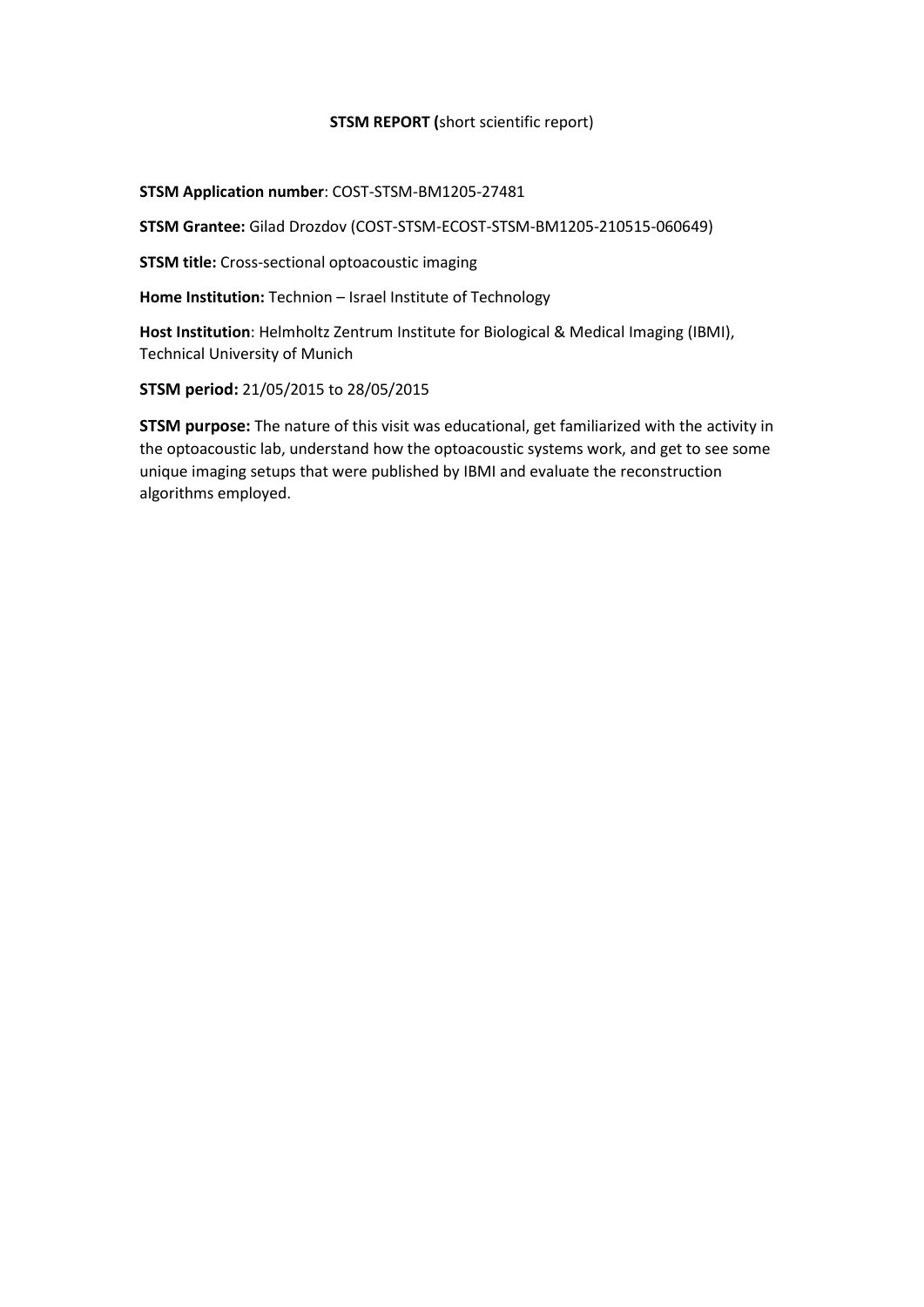#### **Description of the work carried out during the STSM:**

Reviewing OAT setups:

Raster-scan acoustic resolution broadband optoacoustic mesoscopy system: The system is mainly determined by its longitudinal (axial) resolution, transverse resolution, dynamic range (i.e. sensitivity) and data acquisition specifications (laser/scanning method) using a spherically focused detector.



The combination of resolution & imaged volume obtained is new for tomographic optoacoustic mesoscopy, and corresponds to a two-fold improvement in term of resolution at high depths of field in comparison to previous systems. The system can be also used for generating high resolution 3D images

A similar setup also provided tumor vasculature with state of the art in-vivo resolution, using the technique of multi-frequency reconstruction, so that the high frequencies are not masked by low frequencies.

- High-resolution OA mesoscopy with multi-detector translate- rotate scanner: We have 3D scan with a spherically focused lens that is shifted and moved with overlapping areas to produce focus over all points meaning we have a long acquisition time. the transducer is of high BW, it's a 3D scan which means a huge portion of data is being used , due to that the reconstruction is made using backprojection (BP), the detector are positioned a 45 degrees to that we will have spherical sampling surface. An illustration from a published paper (A.Chekkoury et al) is presented below (high-frequency linear array and a full-field illumination)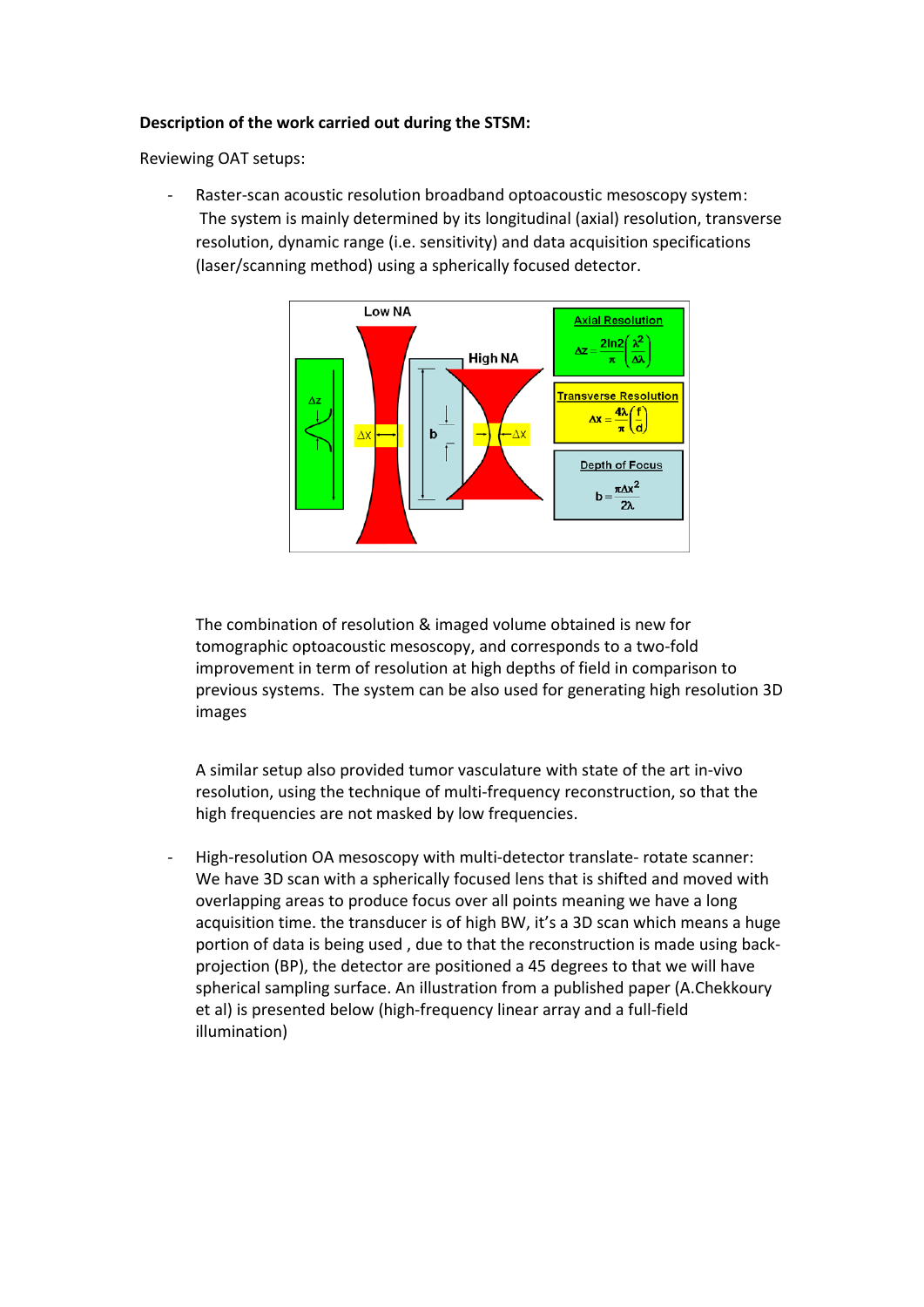

The developed system achieved better than 30 μm in-plane resolution and 110 μm elevation resolution over a cylindrical volume of 9-mm diameter and 9-mm height. Using the implementation of a translate-rotate detection geometry and tomographic reconstruction. The approach yielded images of optically absorbing structures with a level of detail never-before visualized in an intact mouse. The motivation is to enable this approach for in-vivo imaging using a multispectral approach, which will enable us to have functional information (based on the absorption of different tissues at different wave-lengths).

With a multispectral approach, our optoacoustic would allow volumetric localization of different biomarkers within the endogenous contrast distribution and therefore could provide valuable functional information at both macroscopic and mesoscopic scale.

The use of a continuous acquisition regime enables an increase in the number of angular orientations available to tomographic views and reduces the scanning time over averaged acquisition. With continuous acquisition, the scanning time could be reduced by more than a factor of two for similar image quality.

-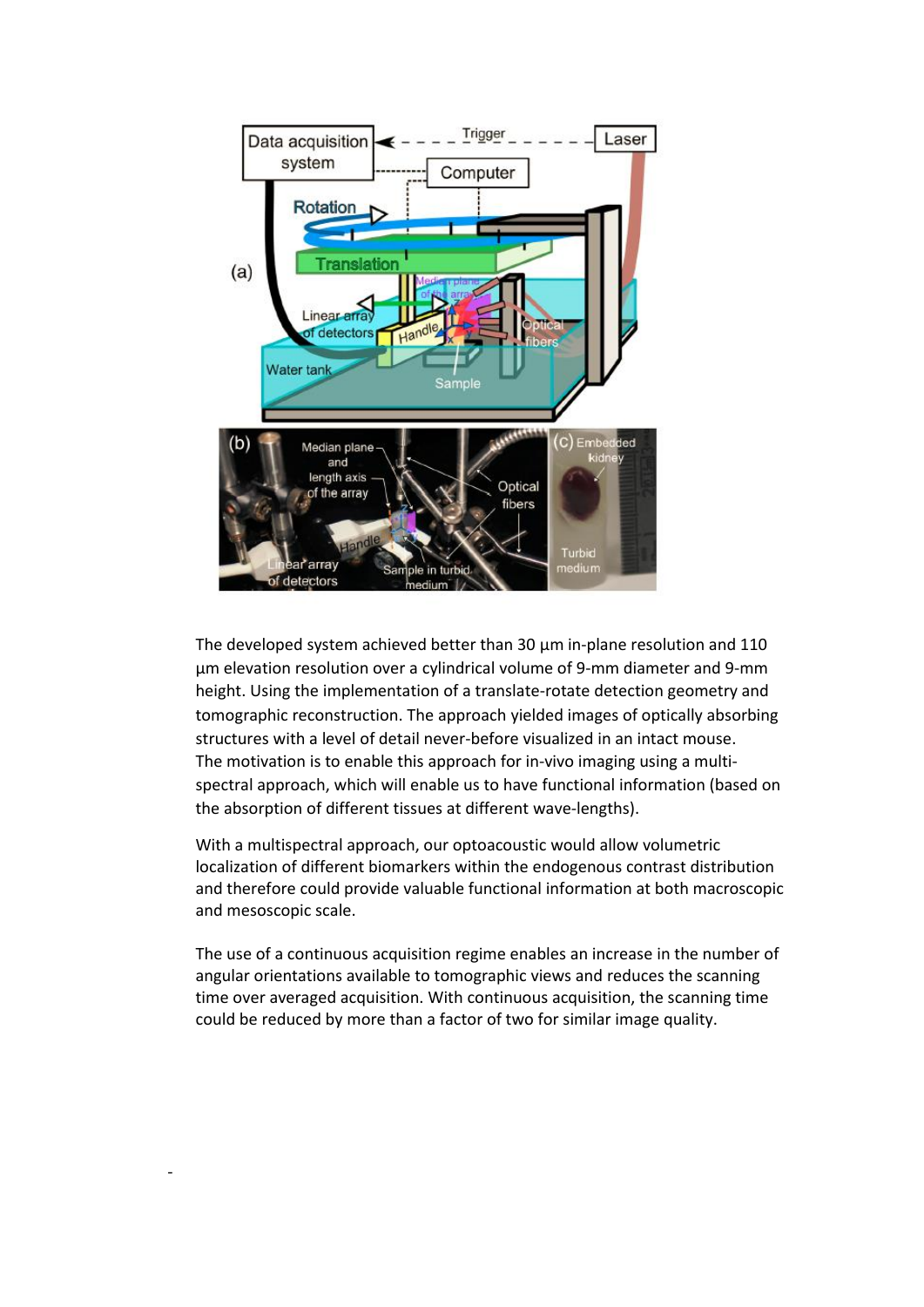## GPU coding:

- GPU IMMI code is currently implemented using OpenCL, and has a major acceleration in 3D reconstruction (takes days on CPU). The main optimization is calculating the LSQR using the clBLAS, the model-matrix is never stored in memory (due to HW limitations) and the optimization is done over the element multiplication and matrix transpose calculation, without performing profiling. An extension to this work can be the migration of this code to CUDA for the usage of NVIDIA high-performance GPU. By performing profiling we can speed-up the parts of the currently slow calculations.

## Data acquisition:

- Falkenstein data acquisition module: similar setup will be assembled in the Technion lab, during this visit we have performed a full scanning procedure with an OAT equipment, sampled the signals and performed reconstruction (using a hybrid SW). This will contribute greatly to conduct such experiment at the Technion.
- Collection of experimental data of both phantoms and in-vivo /ex-vivo animal scanning. This data will enable to establish the quality of the reconstruction algorithms developed at the Technion.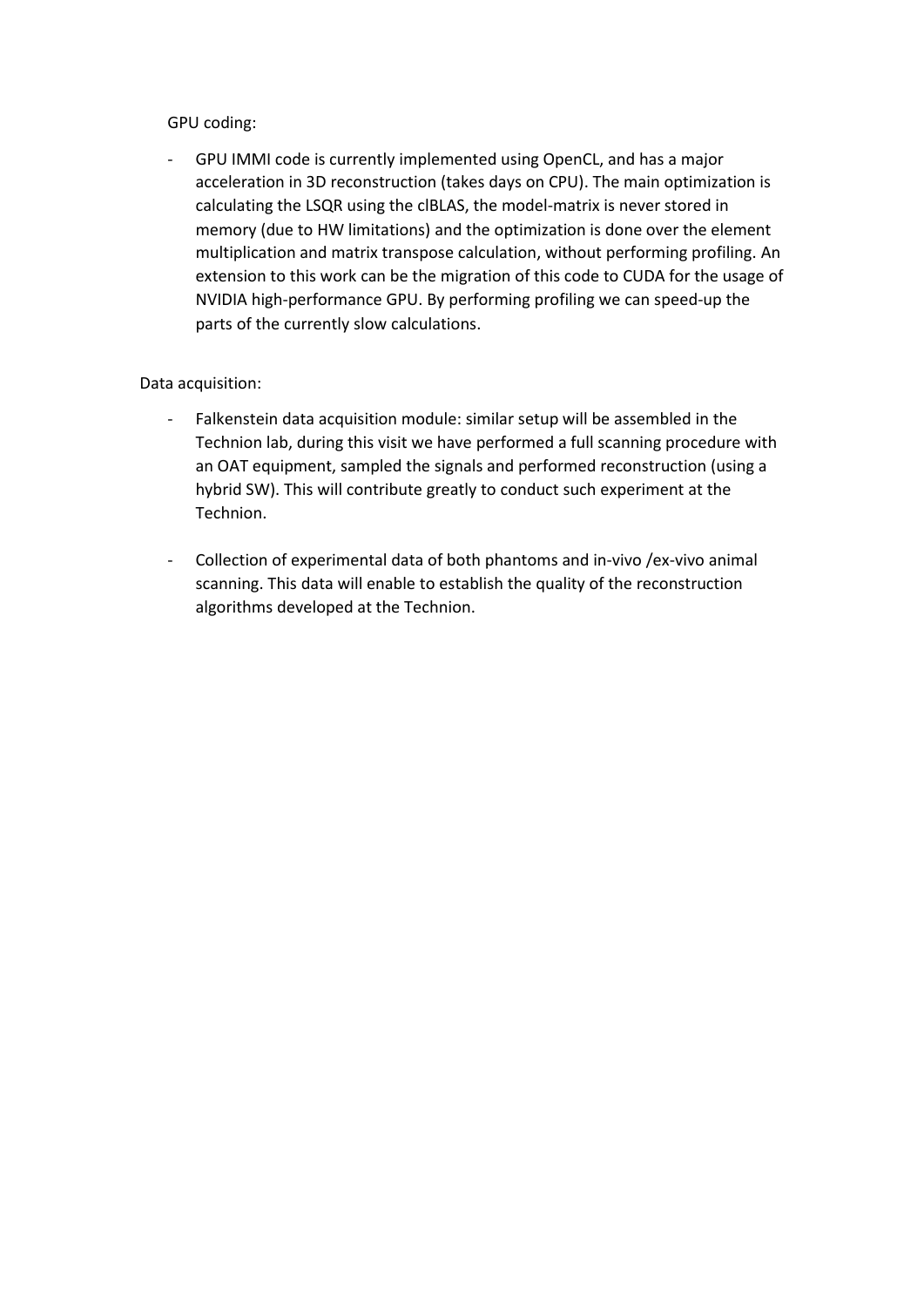#### **Description of the main results obtained:**

- Familiarize with lab equipment and setups *(in vivo / ex vivo*), which will contribute to the bring-up of the lab at the Technion.
- Evaluation of Experimental protocols (MATLAB) for different systems.
- Review of reconstruction schemes, the backprojection (BP) method is used widely (for most of the setups) due to its advantages in runtime, however the model-based approach can yield better image quality, this gives motivation for our work of acceleration of the reconstruction algorithms using wavelet packets (WP).
- Transducer geometry analysis: different setups use different detectors (in respect to main frequency, shape and size) the tradeoffs associated with each detector geometry are not fully understood, the benefit of design rules to determine the best geometry for a given imaging scenario can bring added value and improve reconstruction results.
- Experiment protocol implementation using MATLAB which is used to control stages of data acquisition and collect the acoustic data for multi-channel transducer systems.
- Wavelet packet frame work evaluation for model-based reconstruction: the current method extract the relevant frequency bands by using a global threshold (based on the maximum eigenvalues of the SVD decomposition) there is a motivation to explore other conditions to improve the quality of reconstruction (for example a separate condition for each band).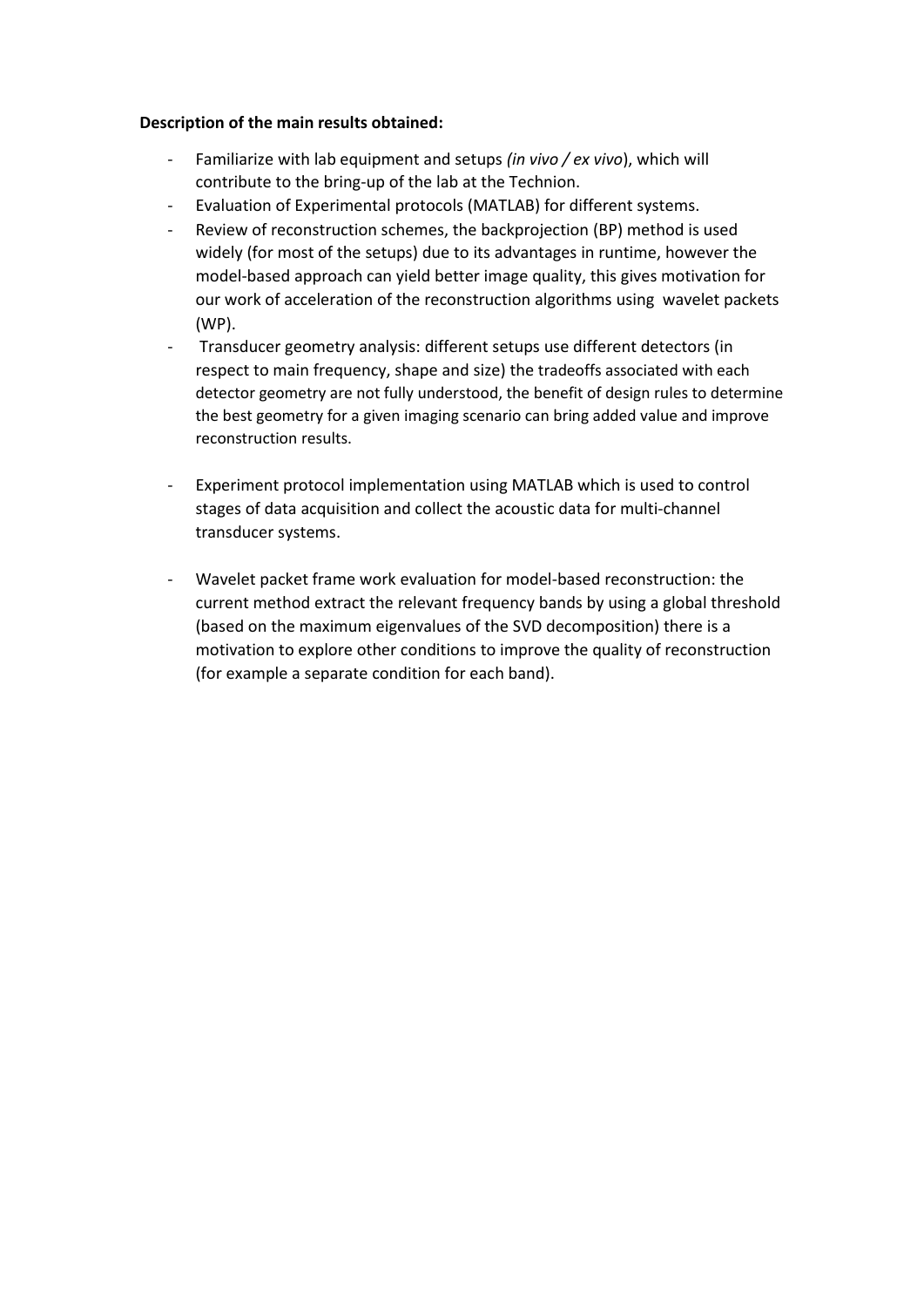#### **Mutual benefits for the Home and Host institutions:**

- Gaining hands-on expertise with OAT equipment (data acquisition), set-up topologies and experimental protocols will have a great contribution to the bring-up of similar setups at the emerging lab at the Technion for real-word data acquisitions.
- Data Sharing: the captured acoustic data of *in vivo* experiments is of great value, as it is needed to validate the quality of reconstruction. The collected data is captured in sophisticated setups and different targeted objects (mice, fish etc.).
- Code sharing: the acceleration of model-based reconstruction algorithms is of great value, due to its better performs in image quality. IBMI has successes to accelerate the 2D and 3D reconstruction algorithms using GPU coding. A mutual effort will be done accelerating the wavelet packet model-based scheme that should give much better performance results, can be used for reconstruction in real setups at IBMI and Technion.
- Investigating the effect of detector geometry on the characteristics of reconstruction at the Technion aims to understand the tradeoffs associated with each detector geometry and offer design rules which will determine the best geometry for a given imaging scenario, which can be used in both IBMI and Technion experimental trails.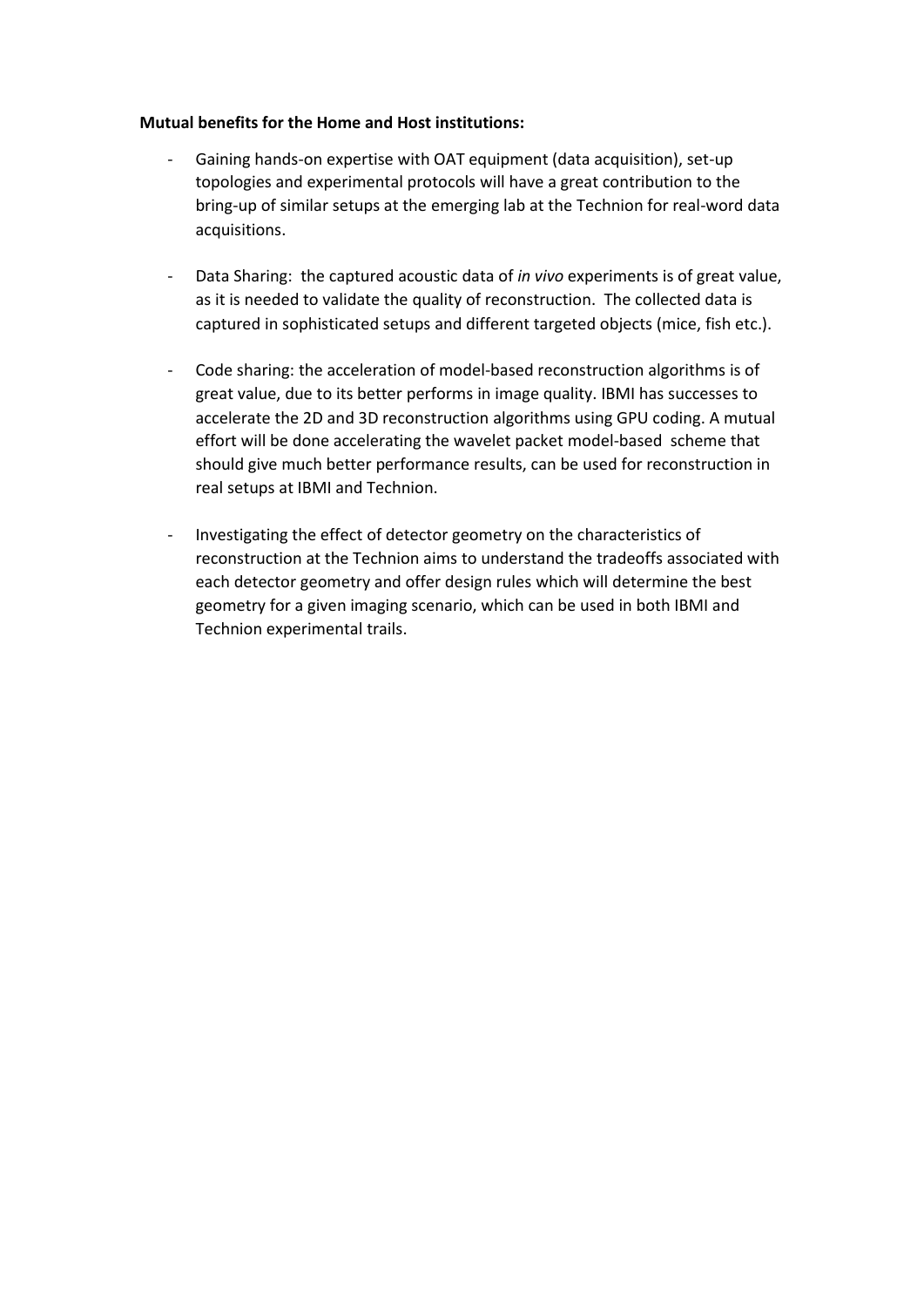#### **Future collaboration with the Host institution:**

#### Real-time image reconstruction:

The ability of real-time image reconstruction is crucial in numerous scenarios, and is a precondition for all clinical practice. Real-time tomography system based on the model-based methods (developed at IBMI) are currently under development and use advanced GPU hardware with sophisticated parallel coding, collaboration in efficient algorithms implementation of reconstruction methods is a major step in the maturation of this imaging modality for clinical practice.

# Analysis tools:

The fundamental difference in image characteristics is depend on the geometrical (and other attributes of the system) properties of the transducers and yet not fully understood. Our model simulations will enable to perform analysis under the wavelet-packet (WP) framework, for a variety of detector geometries and hopefully will provide the recipe for a setup formulation that will enhance image quality by determining the best geometry for a given imaging scenario.

# TV based methods for reconstruction:

Regularization based on TV methods for image reconstruction, IBMI is currently conducting TV-based regularization for image reconstruction (instead of commonly used Tikhonov), we

suggest to use higher order of variational regularization (TGV) of second order (  
\n
$$
TGV_\alpha^2 = \min_\nu \left\{ \alpha_1 \int_\Omega |\nabla u - v| dx + \alpha_0 \int_\Omega |\nabla v| dx \right\}
$$

TGV promotes an affine piece-wise solution, which is suitable for a type of images, which can be thought of as a combination of several planar surfaces with sharp discontinues between them, which produces sharp-edge preserving image.

## [A Spectral Approach to TV](http://guygilboa.eew.technion.ac.il/publications/a-spectral-approach-to-total-variation/) for Image Reconstruction:

The model-based approach using the Wavelet-Packets (WP) which have been developed in IBMI allows for quality reconstruction with a considerable reduction in run time and memory, and allows for analysis of the reconstruction for different image construction and setup. The main drawback is the fact that different bands (WP leafs) have overlapping frequencies. The TV-spectral approach developed at the Technion allows for image scale/texture separation, and might give added values to a signal decomposition/ reconstruction uses this basis.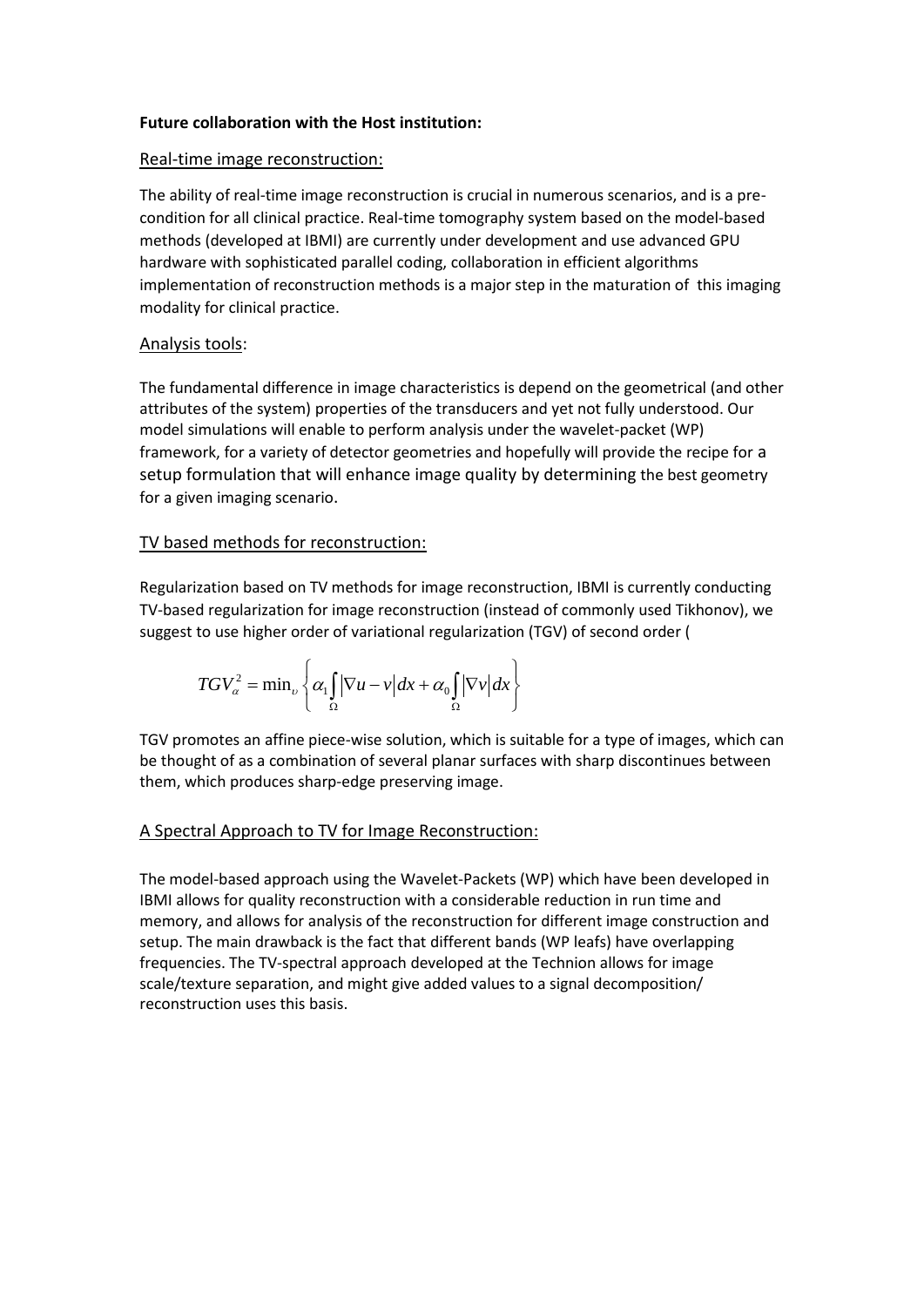# **STSM outcome form**

| <b>STSM</b><br>application                                              | Home<br>institution                                                           | <b>Host institution</b><br>& country                                                     | <b>BM1205</b><br><b>WG</b>                                                                                          | Objective of the<br>collaboration                                                       | <b>Results of the collaboration</b>                                                                                                                                                                                                   |
|-------------------------------------------------------------------------|-------------------------------------------------------------------------------|------------------------------------------------------------------------------------------|---------------------------------------------------------------------------------------------------------------------|-----------------------------------------------------------------------------------------|---------------------------------------------------------------------------------------------------------------------------------------------------------------------------------------------------------------------------------------|
| number<br>COST-STSM-<br>ECOST-<br>STSM-<br>BM1205-<br>210515-<br>060649 | & country<br>Technion-<br>Israel Institute<br>of Technology,<br>Haifa Israel. | Helmholtz Zentrum<br>Institute for<br>Biological &<br>Medical Imaging,<br>Munich Germany | WG1 - COST-<br>STSM-<br><b>BM1205</b><br>European<br>Network for<br>Skin Cancer<br>Detection using<br>Laser Imaging | Educational<br>training activities<br>in cross-<br>sectional<br>optoacoustic<br>imaging | Evaluation of<br>Experimental<br>protocols, and<br>experimental<br>systems with respect<br>to detector<br>geometry.<br>Application of image<br>reconstruction<br>algorithms & data<br>analysis focusing on<br>model-based<br>schemes. |
|                                                                         |                                                                               |                                                                                          |                                                                                                                     |                                                                                         | Reconstruction<br>acceleration using<br>GPU coding for<br>model-based<br>algorithms.<br>Wavelet packet<br>analysis for model-<br>based scheme                                                                                         |
|                                                                         |                                                                               |                                                                                          |                                                                                                                     |                                                                                         | (extend the work for<br>other geometries).                                                                                                                                                                                            |